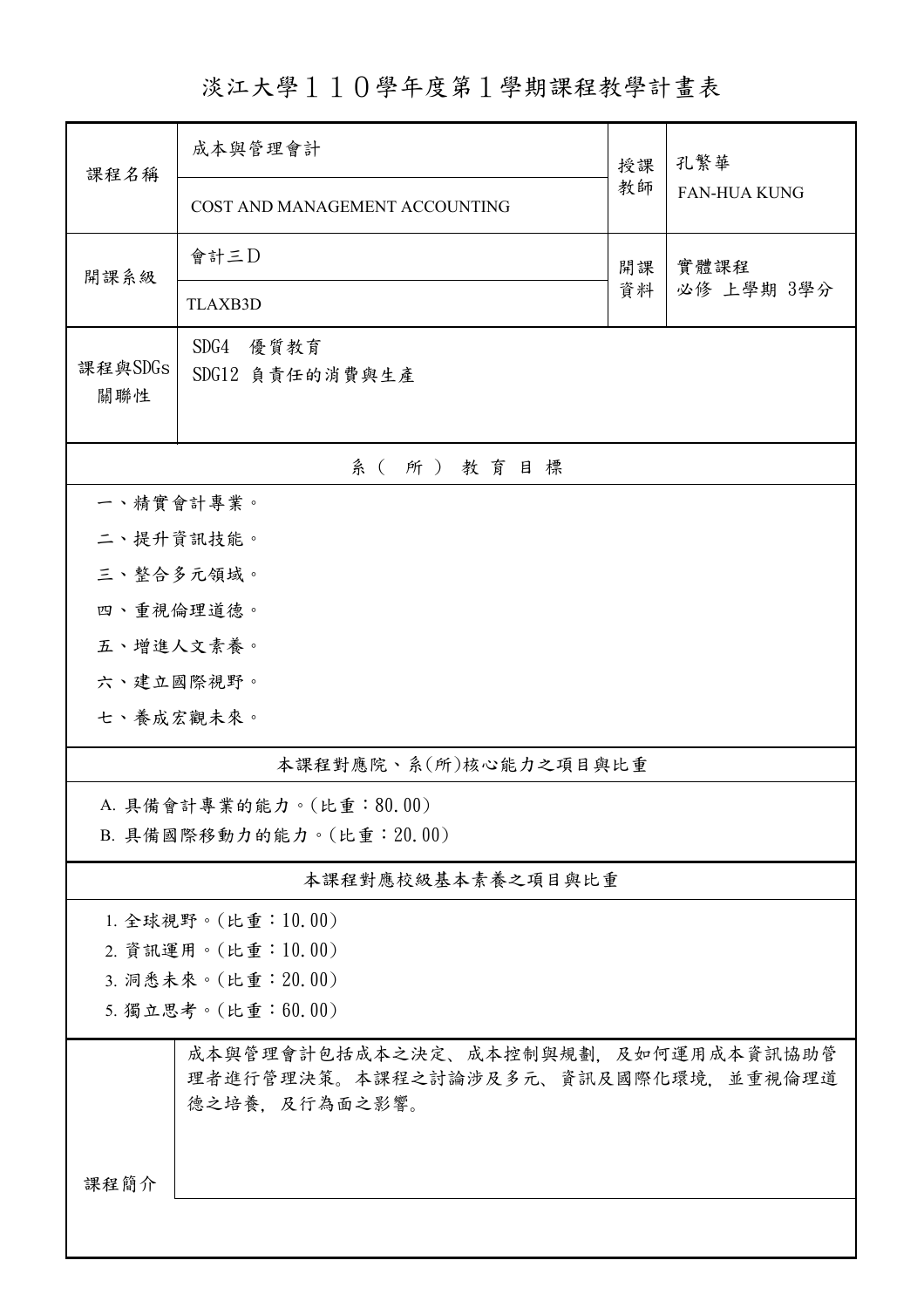|                                                                         | Cost and Management Accounting covers cost determination, cost control and<br>planning, and the use of cost information to assist managers in making<br>decisions. This course involves discussion of multiple dimensions, information<br>and global issues, with an emphasis on business ethics and managerial<br>behavior. |                                                                |                                                 |                                                                                              |                                                       |  |  |  |
|-------------------------------------------------------------------------|------------------------------------------------------------------------------------------------------------------------------------------------------------------------------------------------------------------------------------------------------------------------------------------------------------------------------|----------------------------------------------------------------|-------------------------------------------------|----------------------------------------------------------------------------------------------|-------------------------------------------------------|--|--|--|
|                                                                         | 本課程教學目標與認知、情意、技能目標之對應                                                                                                                                                                                                                                                                                                        |                                                                |                                                 |                                                                                              |                                                       |  |  |  |
| 將課程教學目標分別對應「認知(Cognitive)」、「情意(Affective)」與「技能(Psychomotor)」<br>的各目標類型。 |                                                                                                                                                                                                                                                                                                                              |                                                                |                                                 |                                                                                              |                                                       |  |  |  |
|                                                                         |                                                                                                                                                                                                                                                                                                                              |                                                                |                                                 |                                                                                              |                                                       |  |  |  |
|                                                                         |                                                                                                                                                                                                                                                                                                                              |                                                                |                                                 | 一、認知(Cognitive):著重在該科目的事實、概念、程序、後設認知等各類知識之學習。<br>二、情意(Affective):著重在該科目的興趣、倫理、態度、信念、價值觀等之學習。 |                                                       |  |  |  |
|                                                                         |                                                                                                                                                                                                                                                                                                                              |                                                                |                                                 | 三、技能(Psychomotor):著重在該科目的肢體動作或技術操作之學習。                                                       |                                                       |  |  |  |
| 序<br>號                                                                  | 教學目標(中文)                                                                                                                                                                                                                                                                                                                     |                                                                |                                                 | 教學目標(英文)                                                                                     |                                                       |  |  |  |
| 1                                                                       |                                                                                                                                                                                                                                                                                                                              | 精實成本管理會計專業                                                     |                                                 | Proficient in the profession of cost and management                                          |                                                       |  |  |  |
|                                                                         |                                                                                                                                                                                                                                                                                                                              | 2   培養學生成本管理與分析能力<br>skills                                    |                                                 |                                                                                              | Foster capabilities in cost management and analytical |  |  |  |
|                                                                         |                                                                                                                                                                                                                                                                                                                              |                                                                |                                                 | 教學目標之目標類型、核心能力、基本素養教學方法與評量方式                                                                 |                                                       |  |  |  |
| 序號                                                                      | 目標類型                                                                                                                                                                                                                                                                                                                         | 院、系 $(\kappa)$  <br>核心能力                                       | 校級<br>基本素養                                      | 教學方法                                                                                         | 評量方式                                                  |  |  |  |
| 1                                                                       | 技能                                                                                                                                                                                                                                                                                                                           | AB                                                             | 12                                              | 講述、討論                                                                                        | 測驗、作業、討論(含<br>課堂、線上)                                  |  |  |  |
| 2                                                                       | 認知                                                                                                                                                                                                                                                                                                                           | AB                                                             | 35                                              | 講述、討論                                                                                        | 測驗、作業、討論(含<br>課堂、線上)                                  |  |  |  |
|                                                                         |                                                                                                                                                                                                                                                                                                                              |                                                                |                                                 | 授課進度表                                                                                        |                                                       |  |  |  |
| 週<br>次                                                                  | 日期起訖                                                                                                                                                                                                                                                                                                                         | 内 容 (Subject/Topics)                                           |                                                 |                                                                                              | 備註                                                    |  |  |  |
|                                                                         | $110/09/22$ ~<br>110/09/28                                                                                                                                                                                                                                                                                                   | Introduction and CH 1 The Manager and<br>Management Accounting |                                                 |                                                                                              |                                                       |  |  |  |
| $\overline{2}$                                                          | $110/09/29$ ~<br>110/10/05                                                                                                                                                                                                                                                                                                   |                                                                | CH 2 An Introduction to Cost Terms and Purposes |                                                                                              |                                                       |  |  |  |
| 3                                                                       | $110/10/06 \sim$<br>110/10/12                                                                                                                                                                                                                                                                                                | CH4 Job Costing                                                |                                                 |                                                                                              |                                                       |  |  |  |
| 4                                                                       | $110/10/13$ ~<br>110/10/19                                                                                                                                                                                                                                                                                                   | CH4 Job Costing                                                |                                                 |                                                                                              |                                                       |  |  |  |
| 5                                                                       | $110/10/20$ ~<br>110/10/26                                                                                                                                                                                                                                                                                                   | CH18 Process Costing                                           |                                                 | 會考1                                                                                          |                                                       |  |  |  |
| 6                                                                       | $110/10/27$ ~<br>110/11/02                                                                                                                                                                                                                                                                                                   | CH18 Process Costing                                           |                                                 |                                                                                              |                                                       |  |  |  |
| 7                                                                       | $110/11/03$ ~<br>110/11/09                                                                                                                                                                                                                                                                                                   | CH19 Spoilage, Rework, and Scrap                               |                                                 |                                                                                              |                                                       |  |  |  |
| 8                                                                       | $110/11/10$ ~<br>110/11/16                                                                                                                                                                                                                                                                                                   | CH19 Spoilage, Rework, and Scrap                               |                                                 |                                                                                              |                                                       |  |  |  |
| 9                                                                       | $110/11/17$ ~<br>110/11/23                                                                                                                                                                                                                                                                                                   | 期中考試週                                                          |                                                 |                                                                                              |                                                       |  |  |  |